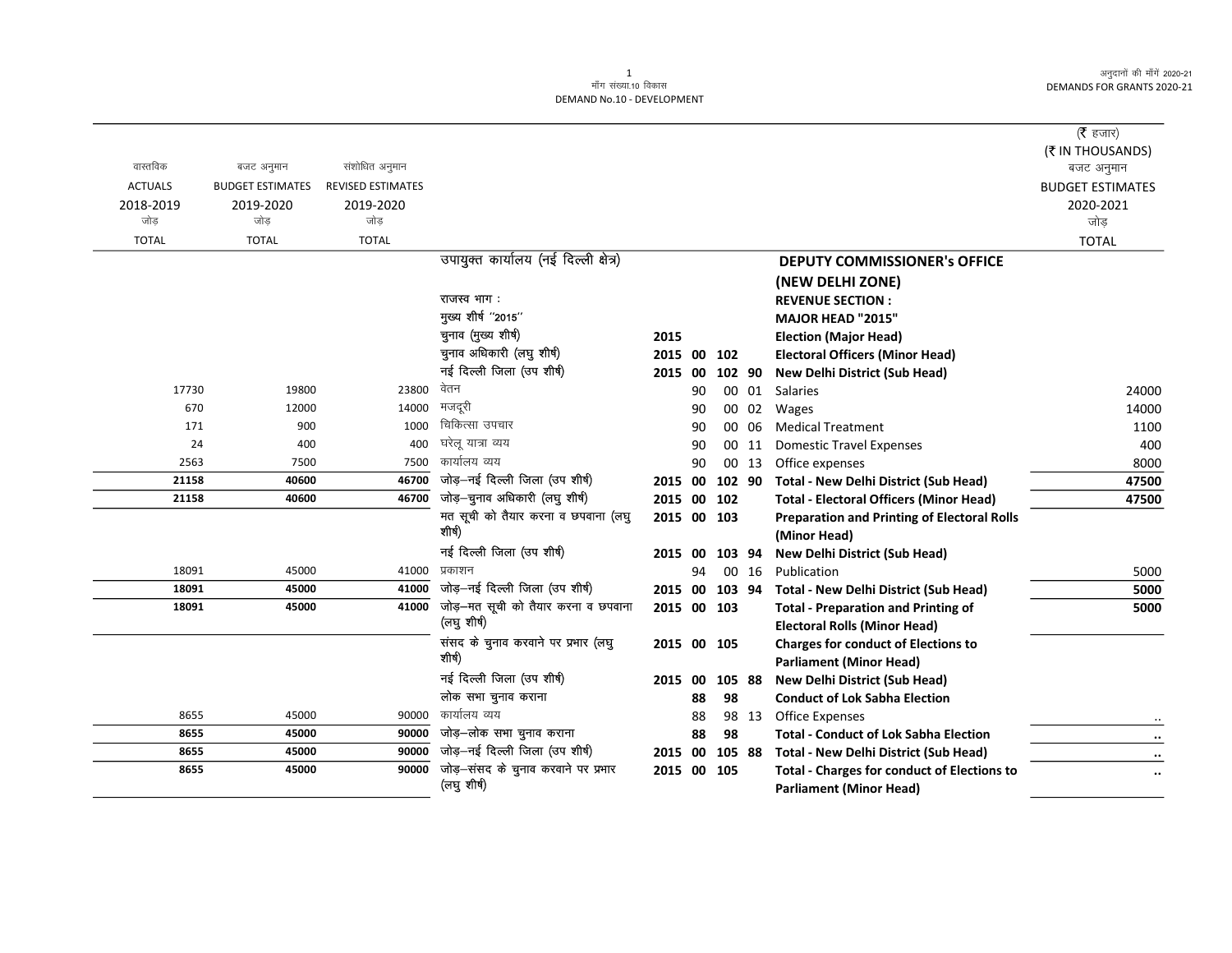|                      |                         |                          |                                                      |             |    |             |        |                                                           | (रै हजार)<br>(₹ IN THOUSANDS) |
|----------------------|-------------------------|--------------------------|------------------------------------------------------|-------------|----|-------------|--------|-----------------------------------------------------------|-------------------------------|
| वास्तविक             | बजट अनुमान              | संशोधित अनुमान           |                                                      |             |    |             |        |                                                           | बजट अनुमान                    |
| <b>ACTUALS</b>       | <b>BUDGET ESTIMATES</b> | <b>REVISED ESTIMATES</b> |                                                      |             |    |             |        |                                                           | <b>BUDGET ESTIMATES</b>       |
| 2018-2019            | 2019-2020               | 2019-2020                |                                                      |             |    |             |        |                                                           | 2020-2021                     |
| जोड़                 | जोड                     | जोड                      |                                                      |             |    |             |        |                                                           | जोड़                          |
| <b>TOTAL</b>         | <b>TOTAL</b>            | <b>TOTAL</b>             |                                                      |             |    |             |        |                                                           | <b>TOTAL</b>                  |
|                      |                         |                          | राज्य/संघ क्षेत्र के विधान मंडलों के चुनाव           | 2015 00 106 |    |             |        | <b>Charges for conduct of Elections to</b>                |                               |
|                      |                         |                          | कराने पर प्रभार (लघु शीर्ष)                          |             |    |             |        | <b>State/UT Legistature (Minor Head)</b>                  |                               |
|                      |                         |                          | नई दिल्ली जिला (उप शीर्ष)                            | 2015 00     |    | 106 89      |        | New Delhi District (Sub Head)                             |                               |
|                      |                         |                          | चुनावों पर व्यय                                      |             | 89 | 98          |        | <b>Expenses on Election</b>                               |                               |
| $\ddotsc$            | 45000                   | 60000                    | कार्यालय व्यय                                        |             | 89 |             | 98 13  | <b>Office Expenses</b>                                    |                               |
| $\ddotsc$            | 45000                   | 60000                    | जोड़-चुनावों पर व्यय                                 |             | 89 | 98          |        | <b>Total - Expenses on Election</b>                       |                               |
| $\ddotsc$            | 45000                   | 60000                    | जोड़-नई दिल्ली जिला (उप शीर्ष)                       | 2015 00     |    |             | 106 89 | Total - New Delhi District (Sub Head)                     |                               |
| $\ddot{\phantom{a}}$ | 45000                   | 60000                    | जोड़-राज्य/संघ क्षेत्र के विधान मंडलों के            |             |    | 2015 00 106 |        | <b>Total - Charges for conduct of Elections to</b>        |                               |
|                      |                         |                          | चुनाव कराने पर प्रभार (लघु शीर्ष)                    |             |    |             |        | <b>State/UT Legistature (Minor Head)</b>                  |                               |
|                      |                         |                          | मतदाताओं को पहचान पत्र जारी करना                     |             |    | 2015 00 108 |        | Issue of Identity Cards to voters (Minor                  |                               |
|                      |                         |                          | (लघु शीर्ष)                                          |             |    |             |        | Head)                                                     |                               |
|                      |                         |                          | नई दिल्ली जिला (उप शीर्ष)                            | 2015 00     |    | 108 91      |        | New Delhi District (Sub Head)                             |                               |
| $\ddot{\phantom{0}}$ | 1000                    | 1000                     | अन्य व्यय                                            |             | 91 |             | 00 13  | Office expenses                                           | 2000                          |
| 1201                 | 2000                    | 2000                     | अन्य प्रभार                                          |             | 91 |             | 00 50  | <b>Other Charges</b>                                      | 3000                          |
| 1201                 | 3000                    | 3000                     | जोड़-नई दिल्ली जिला (उप शीर्ष)                       | 2015        | 00 |             | 108 91 | <b>Total - New Delhi District (Sub Head)</b>              | 5000                          |
| 1201                 | 3000                    | 3000                     | जोड़–मतदाताओं को पहचान पत्र जारी<br>करना (लघु शीर्ष) |             |    | 2015 00 108 |        | Total - Issue of Identity Cards to voters<br>(Minor Head) | 5000                          |
| 49105                | 178600                  | 240700                   | जोड़-मुख्य शीर्ष "2015"                              | 2015        |    |             |        | <b>TOTAL - MAJOR HEAD"2015"</b>                           | 57500                         |
|                      |                         |                          | मुख्य शीर्ष "2029"                                   |             |    |             |        | <b>MAJOR HEAD "2029"</b>                                  |                               |
|                      |                         |                          | भूमि राजस्व (मुख्य शीर्ष)                            | 2029        |    |             |        | Land Revenue (Major Head)                                 |                               |
|                      |                         |                          | भूमि अभिलेख (लघु शीर्ष)                              | 2029        | 00 | 103         |        | <b>Land Records (Minor Head)</b>                          |                               |
|                      |                         |                          | नई दिल्ली क्षेत्र (उप शीर्ष)                         | 2029        | 00 | 103 96      |        | New Delhi Zone (Sub Head)                                 |                               |
| 484                  | 550                     | 550                      | वेतन                                                 |             | 96 |             | 00 01  | Salaries                                                  | 580                           |
| $\overline{4}$       | 20                      | 20                       | चिकित्सा उपचार                                       |             | 96 |             | 00 06  | <b>Medical Treatment</b>                                  | 20                            |
| 488                  | 570                     | 570                      | जोड़-नई दिल्ली क्षेत्र (उप शीर्ष)                    | 2029        | 00 |             | 103 96 | Total - New Delhi Zone (Sub Head)                         | 600                           |
| 488                  | 570                     | 570                      | जोड़-भूमि अभिलेख (लघु शीर्ष)                         | 2029        | 00 | 103         |        | <b>Total - Land Records (Minor Head)</b>                  | 600                           |
| 488                  | 570                     | 570                      | जोड़-मुख्य शीर्ष "2029"                              | 2029        |    |             |        | <b>TOTAL - MAJOR HEAD"2029"</b>                           | 600                           |
|                      |                         |                          | मुख्य शीर्ष "2030"                                   |             |    |             |        | MAJOR HEAD "2030"                                         |                               |
|                      |                         |                          | स्टाम्प और पंजीकरण (मुख्य शीर्ष)                     | 2030        |    |             |        | <b>Stamps &amp; Registration (Major Head)</b>             |                               |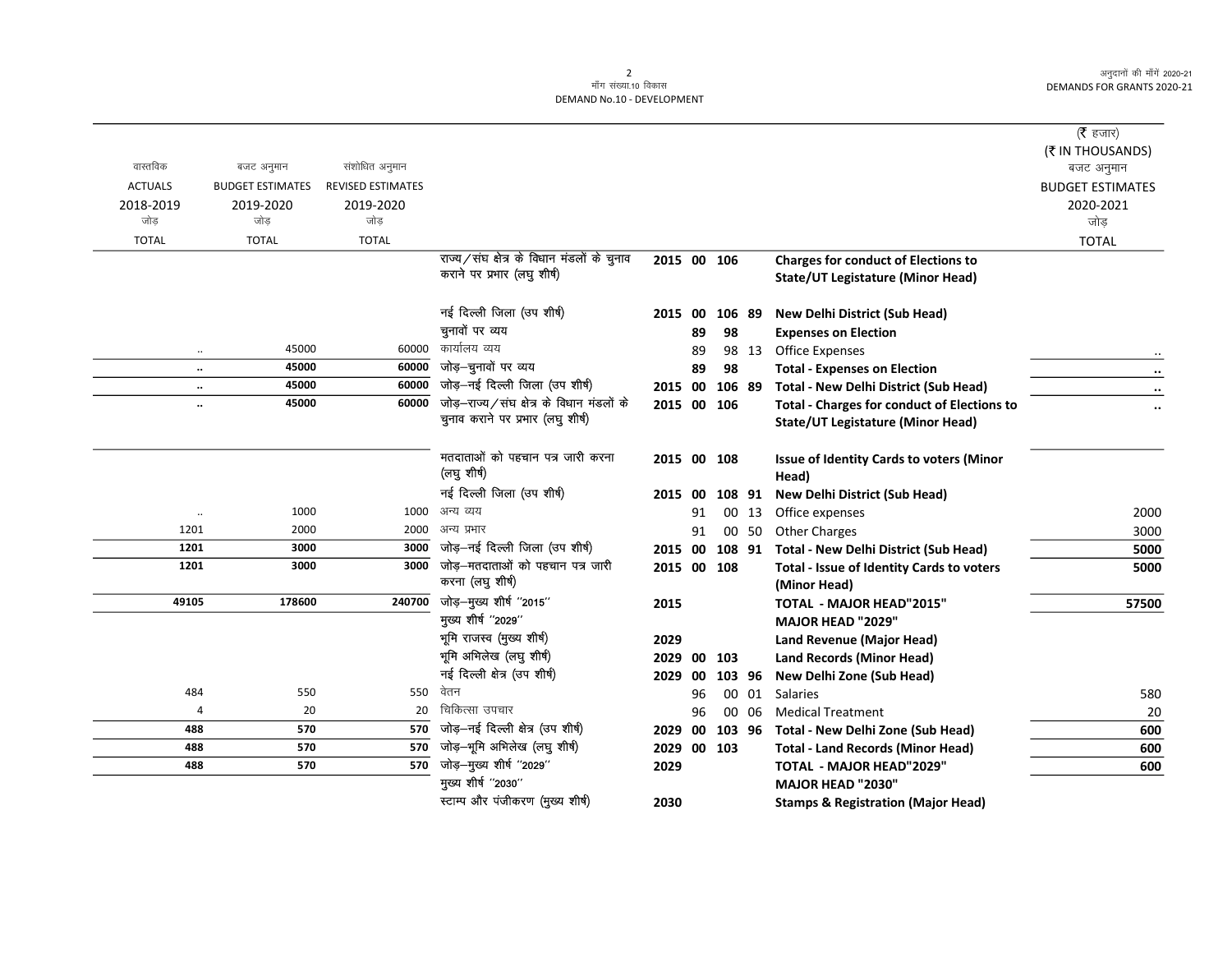|                |                         |                          |                                          |             |    |        |       |                                                   | ( $\bar{\tau}$ हजार)    |
|----------------|-------------------------|--------------------------|------------------------------------------|-------------|----|--------|-------|---------------------------------------------------|-------------------------|
|                |                         |                          |                                          |             |    |        |       |                                                   | (₹ IN THOUSANDS)        |
| वास्तविक       | बजट अनुमान              | संशोधित अनुमान           |                                          |             |    |        |       |                                                   | बजट अनुमान              |
| <b>ACTUALS</b> | <b>BUDGET ESTIMATES</b> | <b>REVISED ESTIMATES</b> |                                          |             |    |        |       |                                                   | <b>BUDGET ESTIMATES</b> |
| 2018-2019      | 2019-2020               | 2019-2020                |                                          |             |    |        |       |                                                   | 2020-2021               |
| जोड़           | जोड                     | जोड                      |                                          |             |    |        |       |                                                   | जोड                     |
| <b>TOTAL</b>   | <b>TOTAL</b>            | <b>TOTAL</b>             |                                          |             |    |        |       |                                                   | <b>TOTAL</b>            |
|                |                         |                          | स्टाम्प-गैर अदालती (उप मुख्य शीर्ष)      | 2030 02     |    |        |       | Stamps - Non Judicial (Sub Major Head)            |                         |
|                |                         |                          | निर्देशन और प्रशासन (लघु शीर्ष)          | 2030 02 001 |    |        |       | Direction & Admn. (Minor Head)                    |                         |
|                |                         |                          | नई दिल्ली क्षेत्र (उप शीर्ष)             | 2030 02     |    | 001 98 |       | New Delhi Zone (Sub Head)                         |                         |
| 645            | 750                     |                          | 720 वेतन                                 |             | 98 |        | 00 01 | Salaries                                          | 750                     |
| $\ldots$       | 20                      | 20                       | चिकित्सा उपचार                           |             | 98 |        | 00 06 | <b>Medical Treatment</b>                          | 20                      |
| 645            | 770                     | 740                      | जोड़-नई दिल्ली क्षेत्र (उप शीर्ष)        | 2030 02     |    | 001 98 |       | Total - New Delhi Zone (Sub Head)                 | 770                     |
| 645            | 770                     | 740                      | जोड़-निर्देशन और प्रशासन (लघु शीर्ष)     | 2030 02 001 |    |        |       | <b>Total - Direction &amp; Admn. (Minor Head)</b> | 770                     |
| 645            | 770                     | 740                      | जोड़-स्टाम्प-गैर अदालती (उप मुख्य शीर्ष) | 2030 02     |    |        |       | Total - Stamps - Non Judicial (Sub Major          | 770                     |
|                |                         |                          |                                          |             |    |        |       | Head)                                             |                         |
|                |                         |                          | पंजीकरण (उप मुख्य शीर्ष)                 | 2030 03     |    |        |       | <b>Registration (Sub Major Head)</b>              |                         |
|                |                         |                          | निर्देशन और प्रशासन (लघु शीर्ष)          | 2030 03 001 |    |        |       | Direction & Admn. (Minor Head)                    |                         |
|                |                         |                          | नई दिल्ली क्षेत्र (उप शीर्ष)             | 2030 03     |    | 001 92 |       | New Delhi Zone (Sub Head)                         |                         |
| 1947           | 2900                    | 2900                     | वेतन                                     |             | 92 |        | 00 01 | <b>Salaries</b>                                   | 3300                    |
| 20             | 50                      | 50                       | चिकित्सा उपचार                           |             | 92 |        | 00 06 | <b>Medical Treatment</b>                          | 50                      |
| 1967           | 2950                    | 2950                     | जोड़-नई दिल्ली क्षेत्र (उप शीर्ष)        | 2030 03     |    | 001 92 |       | Total - New Delhi Zone (Sub Head)                 | 3350                    |
| 1967           | 2950                    | 2950                     | जोड़-निर्देशन और प्रशासन (लघु शीर्ष)     | 2030 03 001 |    |        |       | <b>Total - Direction &amp; Admn. (Minor Head)</b> | 3350                    |
| 1967           | 2950                    | 2950                     | जोड़-पंजीकरण (उप मुख्य शीर्ष)            | 2030 03     |    |        |       | <b>Total - Registration (Sub Major Head)</b>      | 3350                    |
| 2612           | 3720                    | 3690                     | जोड़-मुख्य शीर्ष "2030"                  | 2030        |    |        |       | <b>TOTAL - MAJOR HEAD"2030"</b>                   | 4120                    |
|                |                         |                          | मुख्य शीर्ष "2053"                       |             |    |        |       | <b>MAJOR HEAD "2053"</b>                          |                         |
|                |                         |                          | जिला प्रशासन (मुख्य शीर्ष)               | 2053        |    |        |       | <b>District Administration (Major Head)</b>       |                         |
|                |                         |                          | जिला स्थापना (लघु शीर्ष)                 | 2053 00     |    | 093    |       | <b>District Estt. (Minor Head)</b>                |                         |
|                |                         |                          | नई दिल्ली क्षेत्र (उप शीर्ष)             | 2053 00     |    | 093 93 |       | New Delhi Zone (Sub Head)                         |                         |
| 30175          | 36300                   | 37000                    | वेतन                                     |             | 93 |        | 00 01 | Salaries                                          | 39000                   |
| 7132           | 8500                    | 8500                     | मजदूरी                                   |             | 93 |        | 00 02 | Wages                                             | 38500                   |
| $\ldots$       | 10                      | 10 <sup>1</sup>          | समयोपरि भत्ता                            |             | 93 |        | 00 03 | O.T.A.                                            | 10                      |
| 1557           | 1000                    | 3000                     | चिकित्सा उपचार                           |             | 93 |        | 00 06 | <b>Medical Treatment</b>                          | 1500                    |
| 106            | 300                     | 200                      | घरेलू यात्रा व्यय                        |             | 93 |        | 00 11 | <b>Domestic Travel Expenses</b>                   | 300                     |
| 23445          | 33000                   | 31000                    | कार्यालय व्यय                            |             | 93 |        |       | 00 13 Office Expenses                             | 30000                   |
|                |                         |                          |                                          |             |    |        |       |                                                   |                         |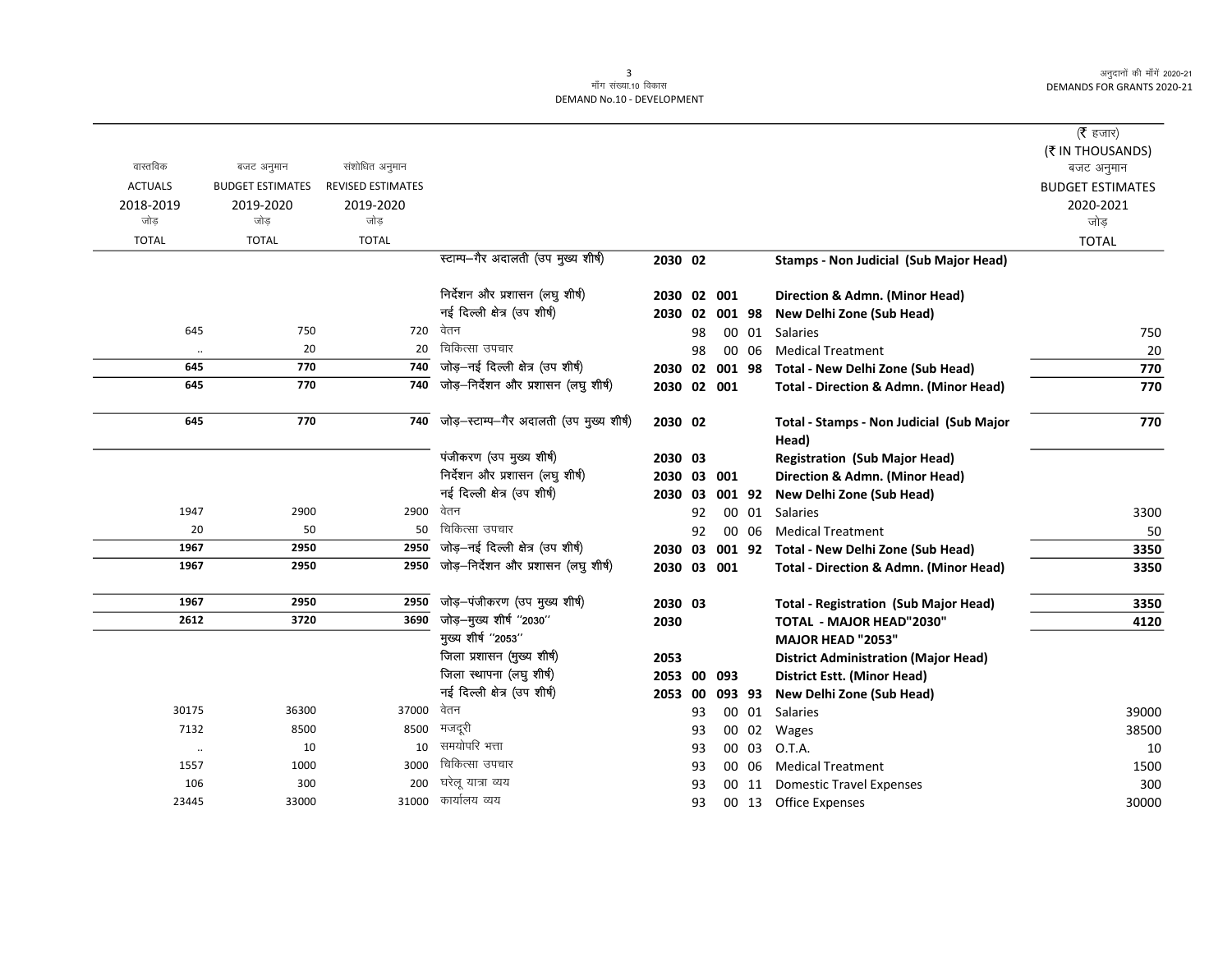|                |                         |                          |                                        |         |             |    |        |       |                                                          |         | ( $\bar{\tau}$ हजार)    |
|----------------|-------------------------|--------------------------|----------------------------------------|---------|-------------|----|--------|-------|----------------------------------------------------------|---------|-------------------------|
|                |                         |                          |                                        |         |             |    |        |       |                                                          |         | (₹ IN THOUSANDS)        |
| वास्तविक       | बजट अनुमान              | संशोधित अनुमान           |                                        |         |             |    |        |       |                                                          |         | बजट अनुमान              |
| <b>ACTUALS</b> | <b>BUDGET ESTIMATES</b> | <b>REVISED ESTIMATES</b> |                                        |         |             |    |        |       |                                                          |         | <b>BUDGET ESTIMATES</b> |
| 2018-2019      | 2019-2020               | 2019-2020                |                                        |         |             |    |        |       |                                                          |         | 2020-2021               |
| जोड            | जोड                     | जोड                      |                                        |         |             |    |        |       |                                                          |         | जोड़                    |
| <b>TOTAL</b>   | <b>TOTAL</b>            | <b>TOTAL</b>             |                                        |         |             |    |        |       |                                                          |         | <b>TOTAL</b>            |
| 27141          | 31500                   | 31000                    | किराया, महसूल व कर                     |         |             | 93 |        | 00 14 | Rents, Rates and Taxes                                   |         | 27400                   |
|                |                         |                          | अन्य प्रभार                            |         |             | 93 |        |       | 00 50 Other Charges                                      |         |                         |
| $\ldots$       | $\ddotsc$               | $\ddot{\phantom{a}}$     |                                        | स्वीकृत |             |    |        |       |                                                          | Voted   |                         |
| 90             | 200                     | 200                      |                                        | भारित   |             |    |        |       |                                                          | Charged | 200                     |
| 89646          | 110810                  | 110910                   | जोड़-नई दिल्ली क्षेत्र (उप शीर्ष)      |         | 2053 00 093 |    |        |       | Total - New Delhi Zone (Sub Head)                        |         | 136910                  |
| 89556          | 110610                  | 110710                   |                                        | स्वीकृत |             |    |        |       |                                                          | Voted   | 136710                  |
| 90             | 200                     | 200                      |                                        | भारित   |             |    |        |       |                                                          | Charged | 200                     |
| 89646          | 110810                  | 110910                   | जोड़-जिला स्थापना (लघु शीर्ष)          |         | 2053 00 093 |    |        |       | <b>Total - District Estt. (Minor Head)</b>               |         | 136910                  |
| 89556          | 110610                  | 110710                   |                                        | स्वीकृत |             |    |        |       |                                                          | Voted   | 136710                  |
| 90             | 200                     | 200                      |                                        | भारित   |             |    |        |       |                                                          | Charged | 200                     |
|                |                         |                          | अन्य स्थापना (लघु शीर्ष)               |         | 2053 00 094 |    |        |       | <b>Other Estt. (Minor Head)</b>                          |         |                         |
|                |                         |                          | उप मण्डलीय स्थापना (उप शीर्ष)          |         | 2053        | 00 | 094 99 |       | <b>Sub-Divisional Estt. (Sub Head)</b>                   |         |                         |
|                |                         |                          | नई दिल्ली क्षेत्र                      |         |             | 99 | 97     |       | <b>New Delhi Zone</b>                                    |         |                         |
| 576            | 680                     |                          | 670 वेतन                               |         |             | 99 |        | 97 01 | Salaries                                                 |         | 750                     |
| $\cdot\cdot$   | 20                      | 20                       | चिकित्सा उपचार                         |         |             | 99 |        | 97 06 | <b>Medical Treatment</b>                                 |         | 20                      |
| 576            | 700                     | 690                      | जोड़-उप मण्डलीय स्थापना (उप शीर्ष)     |         | 2053 00     |    |        |       | 094 99 Total - Sub-Divisional Estt. (Sub Head)           |         | 770                     |
|                |                         |                          | भूमि अधिग्रहण स्थापना (उप शीर्ष)       |         | 2053 00     |    |        |       | 094 92 Land Acquisition Estt. (Sub Head)                 |         |                         |
|                |                         |                          | नई दिल्ली क्षेत्र                      |         |             | 92 | 98     |       | New Delhi Zone                                           |         |                         |
| 4586           | 5500                    | 4000                     | वेतन                                   |         |             | 92 |        | 98 01 | Salaries                                                 |         | 4600                    |
| 44             | 100                     | 100                      | चिकित्सा उपचार                         |         |             | 92 |        | 98 06 | <b>Medical Treatment</b>                                 |         | 100                     |
| 177            | 200                     | 200                      | विज्ञापन एवं प्रचार                    |         |             | 92 |        | 98 26 | Advertisement & Publicity                                |         | 200                     |
| 3136           | 900                     | 740                      | व्यावसायिक सेवाऐं                      |         |             | 92 |        | 98 28 | <b>Professional Services</b>                             |         | 1000                    |
| 7943           | 6700                    | 5040                     | जोड़- भूमि अधिग्रहण स्थापना (उप शीर्ष) |         |             |    |        |       | 2053 00 094 92 Total - Land Acquisition Estt. (Sub Head) |         | 5900                    |
| 8519           | 7400                    | 5730                     | जोड़- अन्य स्थापना (लघु शीर्ष)         |         | 2053 00 094 |    |        |       | Total - Other Estt. (Minor Head)                         |         | 6670                    |
|                |                         |                          |                                        |         |             |    |        |       |                                                          |         |                         |
| 98165          | 118210                  | 116640                   | जोड़—मुख्य शीर्ष "2053"                |         | 2053        |    |        |       | <b>TOTAL - MAJOR HEAD"2053"</b>                          |         | 143580                  |
| 98075          | 118010                  | 116440                   |                                        | स्वीकृत |             |    |        |       |                                                          | Voted   | 143380                  |
| 90             | 200                     | 200                      |                                        | भारित   |             |    |        |       |                                                          | Charged | 200                     |